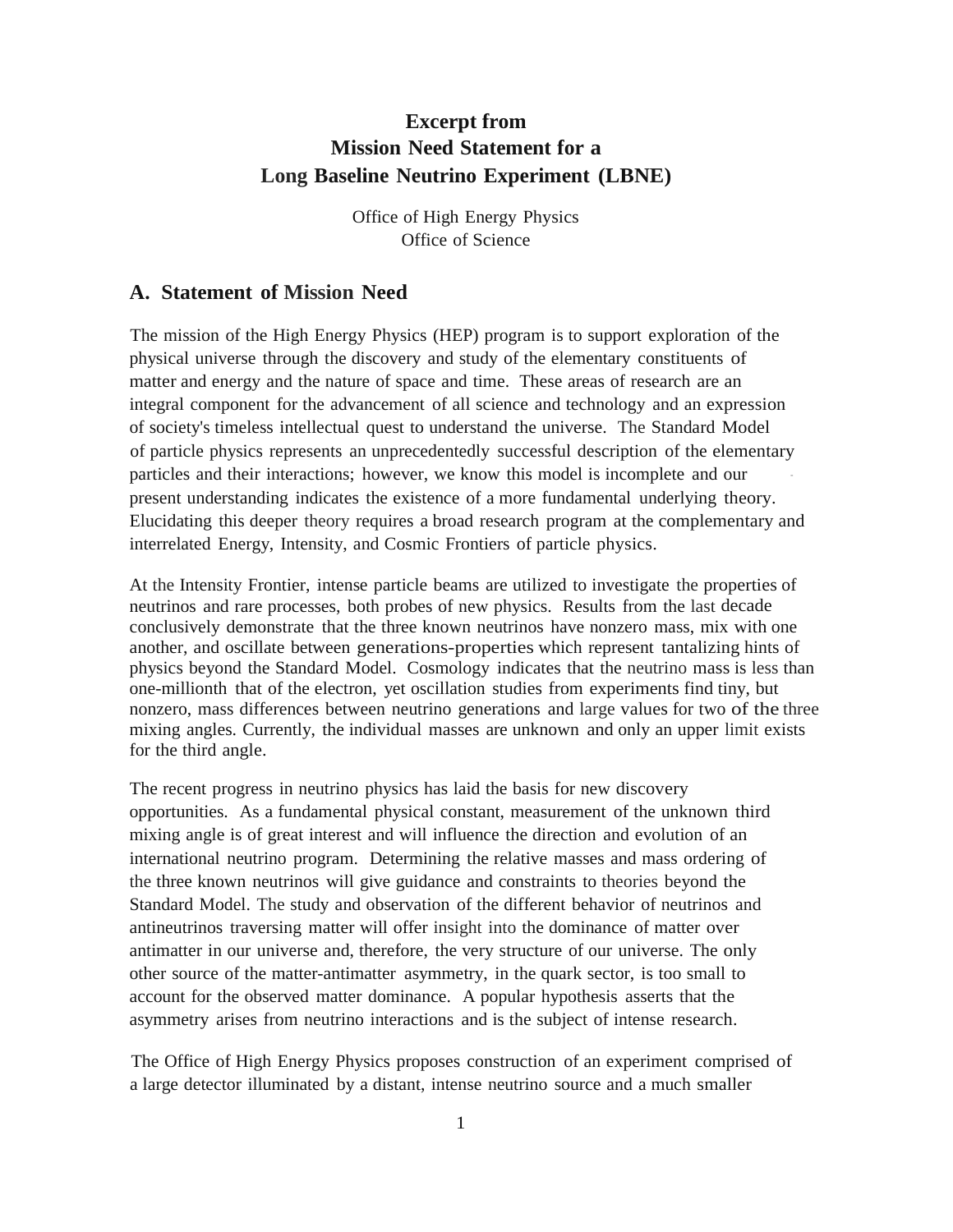detector located close to the source. The far detector must be at a long distance from the neutrino source to increase sensitivity to neutrino oscillations and have sufficient sensitivity (through increased size and technological innovation or both) to improve neutrino detection. A new intense neutrino source, pointing towards the detector, is also needed along with a nearby detector to measure the initial composition of the neutrino beam. The increased research capabilities afforded by a long baseline (distance between the detector and the neutrino source) neutrino experiment will enable a world-class program in neutrino physics that can measure fundamental physical parameters, explore physics beyond the Standard Model, and better elucidate the nature of matter and antimatter.

## **B. Analysis in Support of Mission Need**

The U.S. today enjoys a leadership role in exploration of the neutrino properties. The currently operating Main Injector Neutrino Oscillation Search (MINOS) experiment is designed to observe neutrino oscillations using two detectors, one located at Fermi National Accelerator Laboratory (Fermilab) and the other located 730 km away in northern Minnesota in the Soudan Mine. The neutrino source or beam, called Neutrinos at the Main Injector (NuMD), originates at Fermilab.

The neutrino beam is produced by directing a proton beam onto a target where it interacts and produces large numbers of pions. The pions are focused by a magnet into a decay pipe, wherein their decays produce neutrinos. There is a direct relationship between the power of the proton source and the intensity of the neutrino beam. The proton beam and decay pipe must point towards the neutrino detectors. For detectors that are hundreds of kilometers away, the decay pipe actually points down, at an angle, into the Earth.

The fourteen kiloton NuMI Off-axis Neutrino Appearance (NOvA) experiment, under construction approximately 800 km from Fermilab, will succeed MINOS and has been optimized to directly detect oscillations of the electron neutrinos in the NuMI beam. NOvA will provide initial information on the unknown mixing angle and matterantimatter asymmetries.

Current results and the future promise of new knowledge and discovery indicate that a larger, longer baseline neutrino detector illuminated by a high intensity neutrino beam will be an important and unmatched facility for the US physics program. All three mixing angles could be measured to unprecedented precision and thus guide theorists with improved experimental results. Because the neutrino beam passes through the Earth, the long baseline would enhance matter effects, which, in turn, would improve sensitivity to both the mass ordering and origins of the matter-antimatter asymmetry. Such a facility would require a detector with sensitivity surpassing that of NOvA and be located 1000- 1500 km from the neutrino beam source.

A large, long baseline detector and neutrino beam facility can serve a broad, multipurpose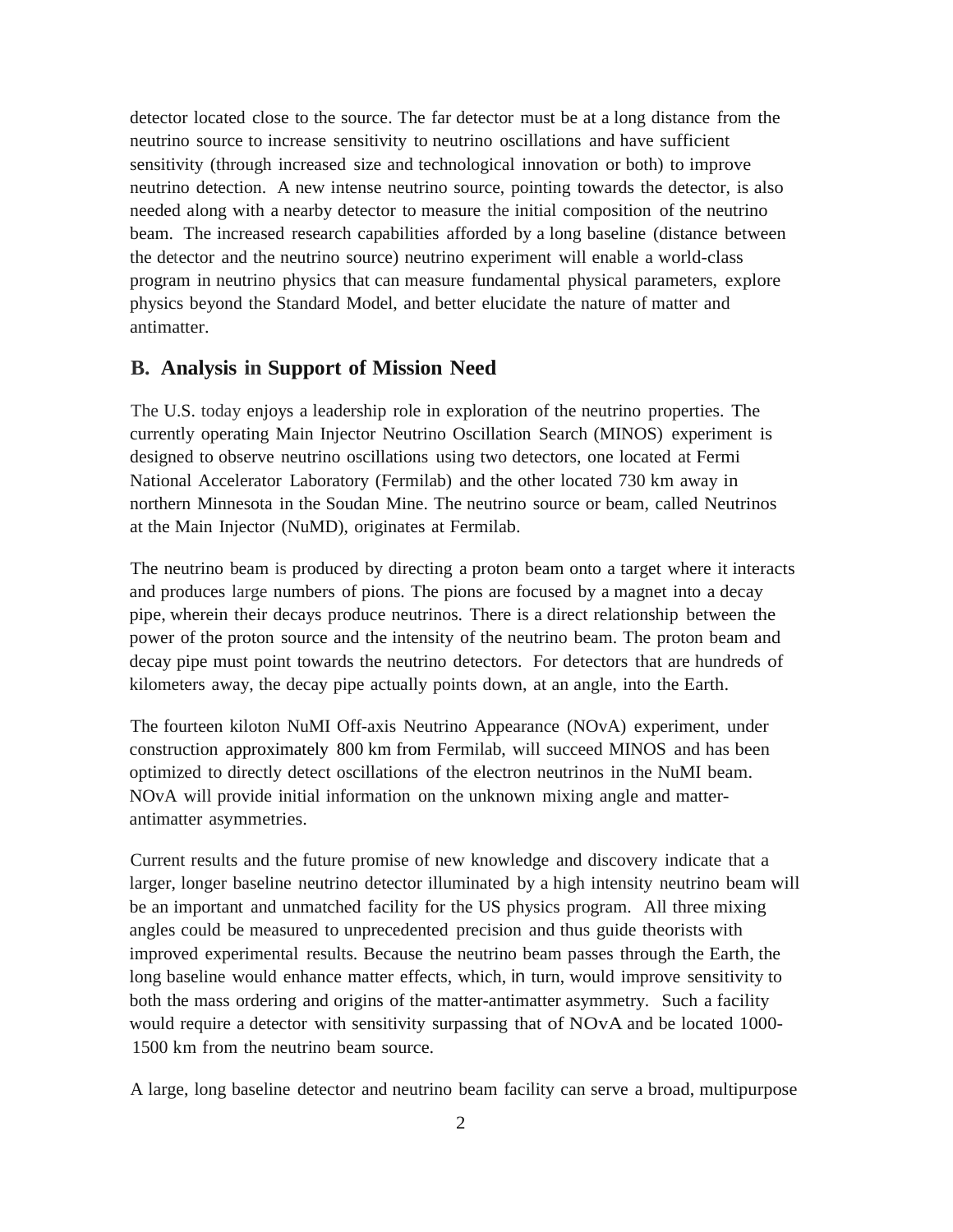program and probe the universe on both the microscopic and astronomical scales. The large detector, if located underground, and thus shielded from cosmic backgrounds, could also be sensitive to proton decay, predicted by grand unified theories which are natural extensions of the Standard Model. As a probe of grand unified theories, proton decay offers access to the highest energy scales in particle physics. Furthermore, an underground detector could serve as an observatory for neutrinos generated by supernovae since the beginning of time and for neutrinos generated more recently by supernovae in our galactic neighborhood, yielding new information on the collapse mechanisms of stars.

The physics program enabled by a large, long baseline, detector and neutrino beam facility is fully consistent with the Secretarial Strategic Priority of Science, Discovery, and Innovation. The program would demonstrably "Advance fundamental knowledge in high energy physics and nuclear physics that will result in a deeper understanding of matter, energy, space and time." A diverse program in neutrino physics would also help ensure that the U.S. maintains leadership at a scientific forefront of particle physics.

The May 2008 report of the Particle Physics Project Prioritization Panel (P5, a subpanel of the High Energy Physics Advisory Panel or REPAP) strongly recommended continued exploration of the Intensity Frontier and, particularly, of neutrino properties. To quote, "The panel recommends a world-class neutrino program as a core component of the US program, with a long-term vision of a large detector in the proposed DUSEL and a high- intensity neutrino source at Fermilab." The proposed Deep Underground Science and Engineering Laboratory (DUSEL) is under development by the National Science Foundation (NSF).

The large, long baseline detector and neutrino beam project and program are well coordinated with the current and planned activities of the U.S. particle physics program. The NSF proposed DUSEL site at Homestake Mine in Lead, South Dakota, represents a good possible location of the detector since it offers depth for shielding and distance for neutrino oscillations. As part of the NuMVMINOS project, Fermilab has already developed the expertise for construction of neutrino beams. The 700 kW upgrade of the Fermilab proton source, a component of the current NOvA project, offers a platform from which to launch a new neutrino beam for a long baseline detector.

### **Capability Gap**

There is a capability gap in the U.S. High Energy Physics program and world-wide particle physics program for neutrino physics. Further progress in the investigation of neutrino mass ordering and matter-antimatter asymmetry requires a combination of larger detectors and more powerful beams capable of observing an order of magnitude more neutrino interactions where the beam and detector(s) must be separated by 1000-1500 km. No existing or planned facility in the U.S. or internationally fills this capability gap.

### **C. Importance of Mission Need and Impact If Not Approved**

The members of the P5 HEPAP subcommittee examined the scientific opportunities and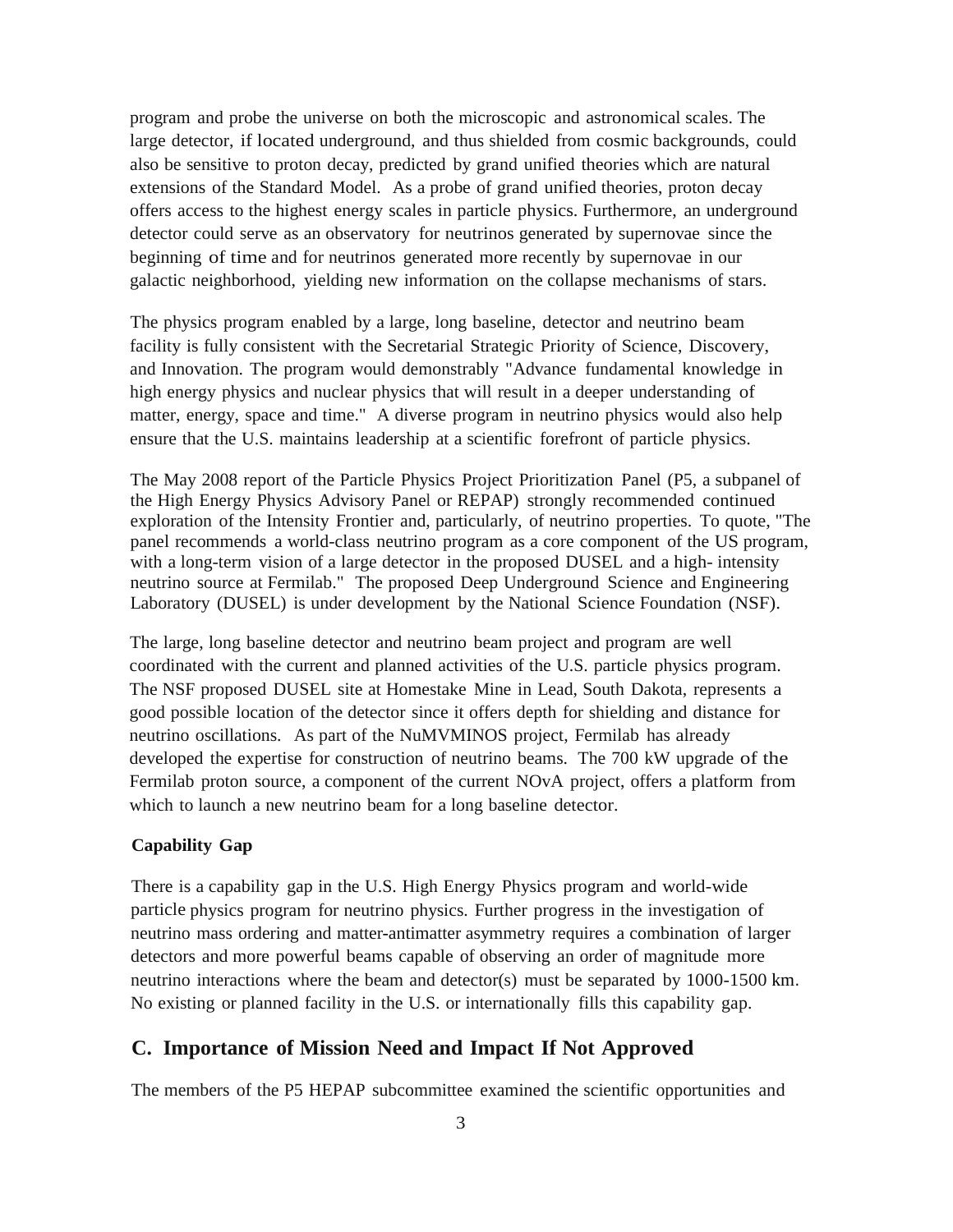options for mounting a world-class program over the next decade and identified a US program at the Intensity Frontier as a unique, compelling scientific opportunity that would deliver outstanding discoveries and advancements while also providing the foundations for a potential return of the Energy Frontier to a US facility. These new capabilities could be realized in a cost-effective manner by building on existing infrastructure at Fermilab and US expertise in detector technology and through a partnership between DOE and NSF. This long baseline neutrino experiment project is the first and a critical step towards realizing this long term strategic plan for the US HEP program.

Neutrino oscillations experiments with baselines less than 1000 kilometers are running or being developed in the United States, Japan, and Europe. However, only the United States has the ability to extend the baseline to greater than 1000 kilometers. Neither, the Japanese or the Europeans have been able to identify a suitable site with a long baseline due to the fact that they would need to extend into other countries and therefore would need to find partners in those countries willing to host the detector. Despite discussions at the level of the interested scientists, no international partnerships have developed. For example, a long baseline experiment utilizing the neutrino beam in Japan would need to have a detector in China or Korea. Neither country has expressed interest in such a program

Lack of approval would deny US researchers the opportunity to maintain and enhance a world-leading program in neutrino physics. Lack of approval would undermine DOE REP's strategic plan to mount a balanced and vital US program in particle physics in the next decade. Without the research capabilities implemented in this project, crucial information fully characterizing the neutrino sector, such as the value of the third mixing angle and the degree of CP violation, would not be obtained; our ability to understand the matter-antimatter asymmetry in the universe would be compromised.

## **D. Constraints and Assumptions**

### 1. Operational Limitations

There are currently no operational limitations concerning the effectiveness, technology, or organization of the project. Water Cherenkov detectors, one possible technology choice for the long baseline neutrino experiment detector, have been operated successfully underground at a number of sites. Alternatively, liquid argon detectors offer interesting advantages over water Cherenkov detectors, but research and development is necessary to prove their cost and effectiveness. Neutrino beams for remote use have recently been constructed and operated at both Fermilab and in Europe.

#### 2. Geographic, Organizational, and Environmental Limitations

There are two main geographic limitations: distance and depth. As discussed in the *"Report of the US long baseline neutrino experiment study",* commissioned by the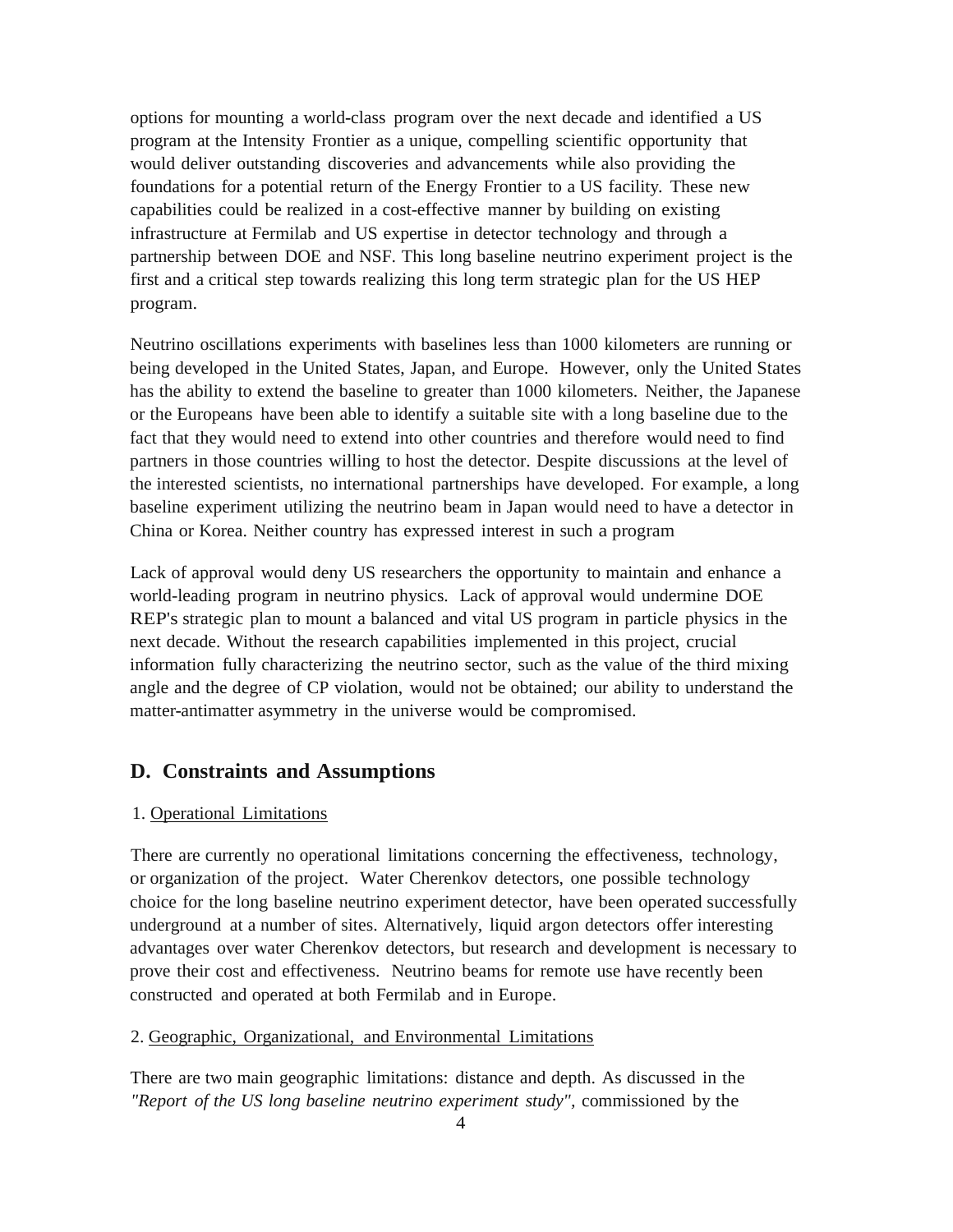directors of Fermilab and Brookhaven National Laboratory (BNL), separating the detector and neutrino source by 1000-1500 km or more ensures improved sensitivity for oscillation measurements.

Since detection capabilities for proton decay observation are similar to those for neutrino oscillation measurements a large detector could be used to search for both. A detector designed to perform both measurements would significantly expand the scientific reach of the detector. Searches for proton decay require shielding from cosmic rays. The detector could also be utilized for neutrino astronomy which requires on the order of 3,000 meters of water equivalent (mwe) of overburden, approximately equal to 1,000 meters of rock. (One mwe is the overburden that provides the same shielding as one meter of water.) Since the beamline, and possibly the large detector, may be located underground, appropriate measures will be required to provide access and ensure safety.

Both DOE and NSF propose to be involved in all aspects of the project. A letter from DOE Undersecretary for Science Dr. Steve Koonin and NSF Director Dr. Arden Bement has been sent to OMB indicating the support of the two agencies in a joint endeavor at DUSEL. A Joint Oversight Group (JOG) has been established chaired by the DOE Associate Director of Science for High Energy Physics, DOE Associate Director for Nuclear Physics and the NSF Director of Physics to coordinate the planning for a physics research program at DUSEL. Provisions will also be required for the participation of university and foreign partners. If an underground site is selected, there may be environmental aspects associated with possible excavation.

### 7. Affordability Limits on Investment

The scientific community has accepted and supports the P5 recommendation because of the scientific importance, the potential impacts of the science, and the affordability within the context of the 2-agency plan. It is in this context that the LBNE project is expected to proceed (i.e., in the expectation that funding from both agencies will be used to implement and support the operations of the long baseline neutrino experiment and extraction of the science). At this time it is not clear what portions of the LBNE project will be supported by DOE and NSF. Therefore in order to proceed in a manner that will inform DOE management, OMB and Congress of the range of DOE's cost for LBNE project, an estimated cost is provided for a LBNE project that assumes no contributions from NSF. The LBNE is composed of a neutrino beamline and a large neutrino detector located a long distance from the neutrino beam. Depending on the technology used this detector may need to be located underground to reduce the background interference from cosmic rays to a manageable level. Therefore the cost estimate is built up from the cost estimates for four parts: 1. the neutrino beamline, 2. the neutrino detectors, 3. the large underground cavern needed to house the large detector and 4. the infrastructure needed to support the construction and operation of the large detector underground.

**Neutrino Beamline:** The neutrino beamline will resemble the Neutrinos at the Main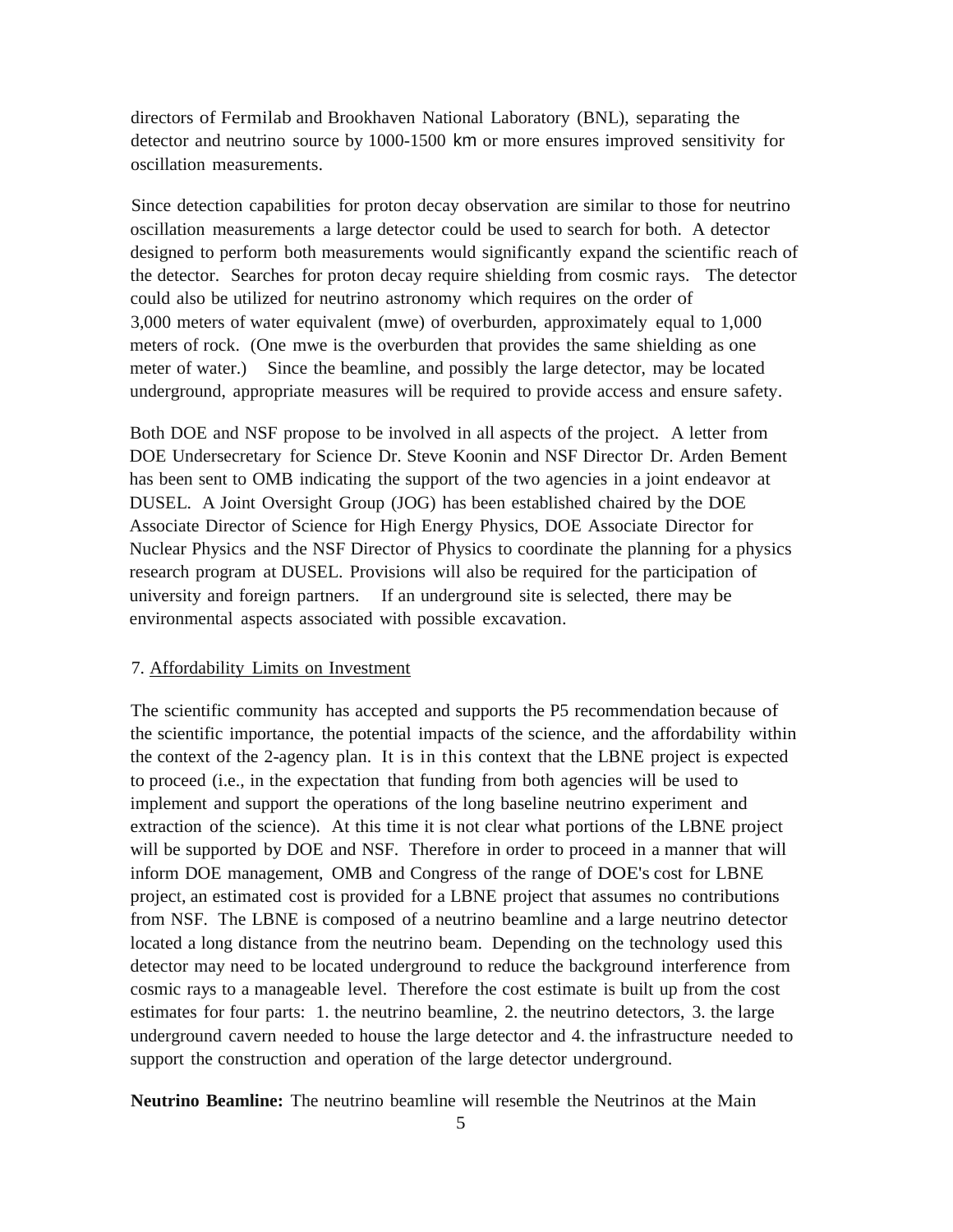Injector beamline completed at Fermi National Accelerator Laboratory in 2005. The civil construction took place from 2000 to 2005. The actual cost of that work, excluding project management, was used as the basis of the cost estimate of the LBNE beamline.

**Neutrino Detectors:** The cost of the LBNE detector is determined largely by size. The NOvA detector currently under construction will have a volume of 14-15 kilotons. To supersede past results and those anticipated from NOvA, a next-generation detector must be roughly an order of magnitude larger, which is about 100 kilotons of fiducial volume. The more conventional of the proposed technologies is a water Cerenkov detector.

**Caverns for the Large Detectors:** The cavern cost estimate is based on an extrapolation from the experience on the MINOS detector.

**Infrastructure for Underground Detector Operations:** The estimate for the infrastructure needed to construct and operate the large detectors was derived from the DUSEL conceptual design report developed for the NSF.

# **E. Applicable Conditions and Interfaces**

An appropriate US laboratory will be selected for managing and coordinating the DOE project. Other US laboratories will work with the lead laboratory to establish individual deliverables for the project. Significant contributions from university groups, other agencies, and foreign institutions are also anticipated, and the lead laboratory will establish management structures to facilitate participation and communication.

The HEPAP P5 report recommends that DOE collaborate with NSF to establish an experimental neutrino program. Any DOE contributions to such a collaboration would be subject to established procedures.

# **F. Resource Requirements and Schedule**

The following profile has been estimated only for planning purposes. Neither the profile nor the schedule has been approved. The estimated cost of the project can be expected to change when the size and site of the detector and the power of the beam are fully determined. Changes in any proposed scope and schedule will impact the cost profile. The table below shows the preliminary schedule for Critical Decisions for the experiment.

| CD-0 Approve Mission Need               | 1st quarter FY 2010 |
|-----------------------------------------|---------------------|
| CD-1 Approve Alternative and Cost Range | 1st quarter FY 2011 |
| CD-2 Approve Performance Baseline       | 3rd quarter FY 2012 |
| CD-3 Approve Start of Construction      | 1st quarter FY 2014 |
| CD-4 Approve Start of Operations        | 2nd quarter FY 2020 |

## **Preliminary Critical Decisions**